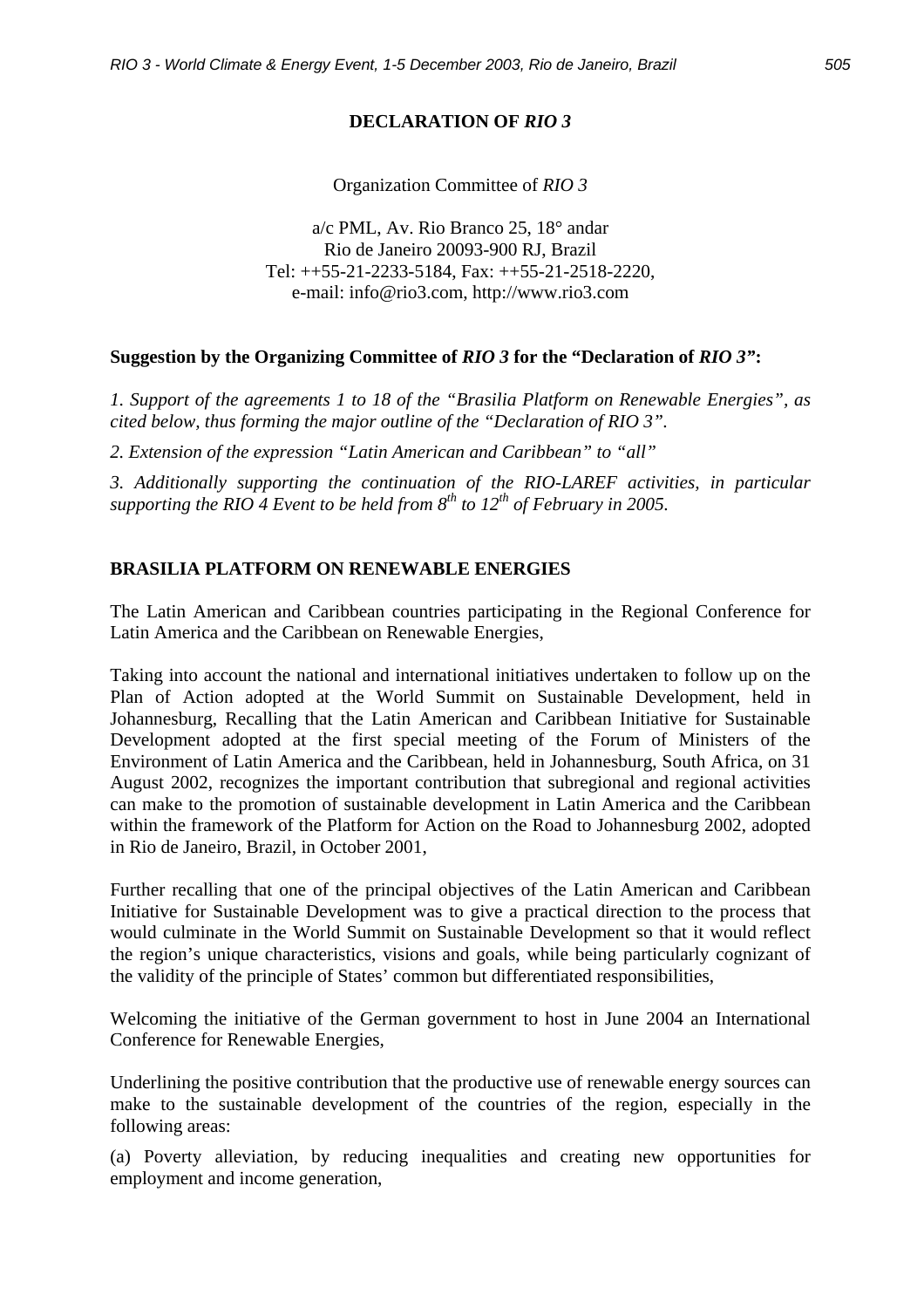(b) Increased energy security and the diversification of national and regional energy matrices, especially with respect to the reduction of our economies´ dependence on the supply of fossil fuels,

(c) Reduction of the risks associated with hydrological variability,

(d) Decentralization of energy production, especially in rural and remote areas, (e) Improvement of the countries' technological and industrial bases, and

(f) Universalization of the supply and use of electricity, Taking into consideration the challenges that fulfillment of the Johannesburg Plan of Action and the Latin American and Caribbean Initiative for Sustainable Development represent for the countries of the region, especially in respect of the contribution to be made by renewable energy to the world energy matrix,

Acknowledging the contribution made by the Johannesburg Renewable Energy Coalition towards mobilizing the countries in all regions with respect to this issue,

Acknowledging also the importance of suitable coordination in formulating policies that link energy consumption and supply within a sustainable development framework,

## **Agree:**

1. To further efforts to achieve the goal set forth in the Latin American and Caribbean Initiative for Sustainable Development of ensuring that by the year 2010 the use of renewable energy by the region, taken as a whole, amounts to at least 10% of its total energy consumption on the basis of voluntary efforts and taking into account the diversity of national situations. This percentage may be increased by those countries or subregions that voluntarily wish to do so:

2. To strengthen cooperation between the countries of the region and the developed countries in promoting economic growth, environmental protection and social equity in accordance with the agreements set forth in the Latin American and Caribbean Initiative for Sustainable Development;

3. To foster the formulation of the long-term public policies needed to further the development of renewable energy sources, in accordance with the regulatory frameworks in place in each country, with a view to their full and effective integration into the energy matrix, and to encourage private-sector investment as well;

4. To promote, at the level of each country, cooperation with the production sector in order to form alliances and gain more in-depth knowledge of the renewable energy sector;

5. To promote, at the level of each country, policies to stimulate and encourage public or private industrial and agricultural production sectors to adopt production scales and technologies that will ensure the competitiveness of renewable energy demand;

6. To foster the adoption of regulatory and institutional frameworks that incorporate instruments which internalize the social and environmental benefits of renewable energy; 3

7. To exchange experiences regarding the adoption and implementation of policies for promoting the use of renewable energy, both among the countries of the region and with other regions;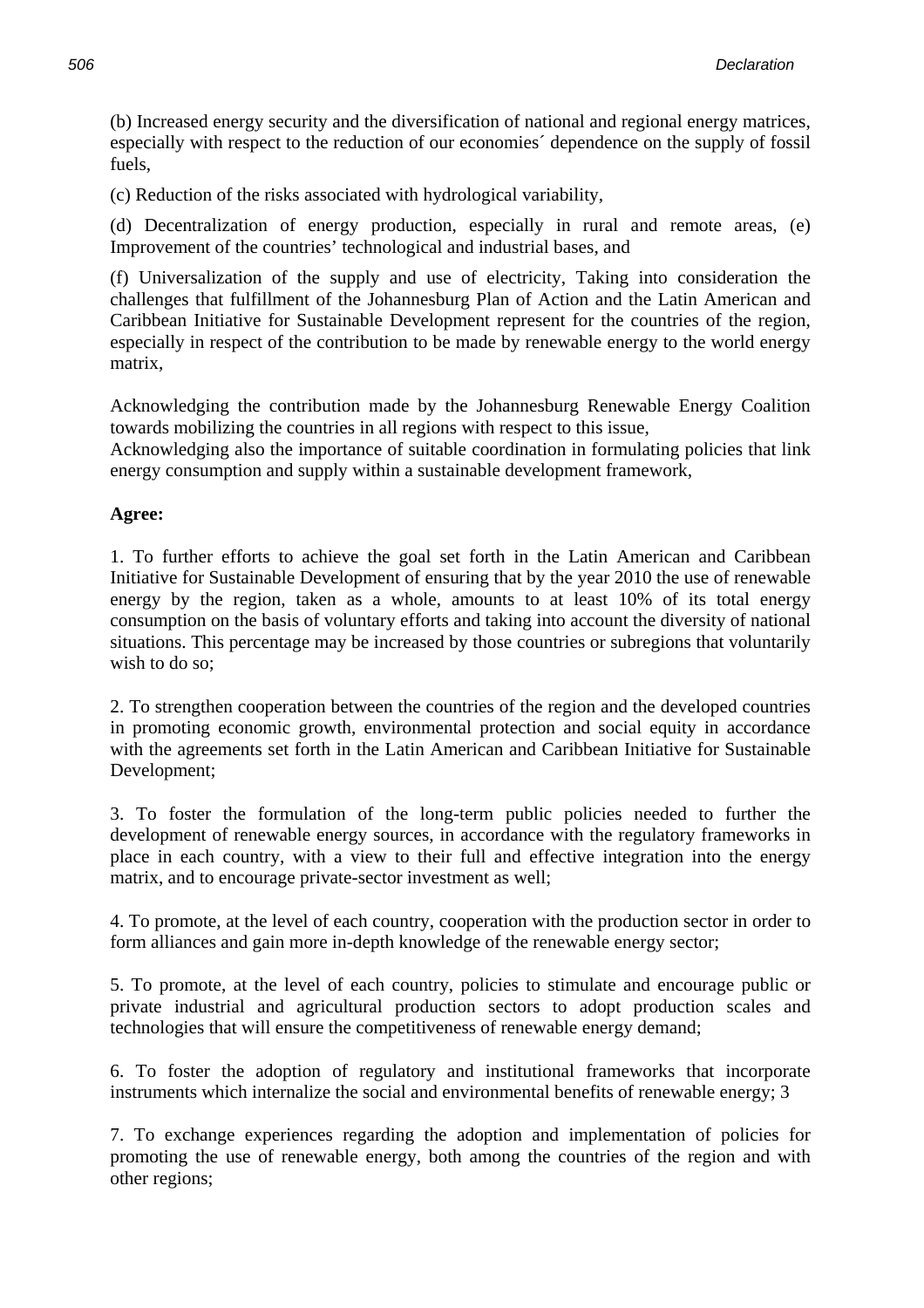8. To facilitate the training of human resources for, inter alia, the diffusion of technology, the refinement of research and projects, and the provision of installation and technical assistance services, while taking the final users of renewable energy into account as an important component in the training process;

9. To undertake, with the support of the Economic Commission and other international agencies, an exchange of experiences regarding applicable regulatory frameworks for the development of renewable energy sources with a view to the following objectives:

(a) Development of a comparative table on regulatory frameworks in the region in relation to specific approaches to the treatment of renewable energy:

(b) Formulation of proposals for strengthening the sustainability of existing regulatory frameworks, in accordance with the situation in each country, and for promoting greater energy efficiency;

10. To express strong support at the International Conference for Renewable Energies, to be held in Bonn, Germany, in 2004, for the creation of a technical and financial cooperation fund to facilitate cooperation by industrialized countries with Latin America and the Caribbean in the field of technological development, to permit the reduction of existing costs and to increase investment in renewable energy sources in the countries of the region;

11. To urge financial institutions to finance national, subregional and regional renewable energy projects;

12. To encourage the development of renewable energy projects and the creation of markets for green tags and carbon emission credits and the execution of tax incentive programmes, taking into consideration the positive externalities of renewable sources and the negative impacts of fossil fuels;

13. To formulate public policies that encourage the development of renewable energy markets;

14. To take into account the social needs of the lowest-income sectors in the countries of the region when developing renewable energy markets, while seeking economically viable options for achieving the socially-oriented goals set forth in the United Nations Millennium Declaration and the Latin American and Caribbean Initiative for Sustainable Development; 4

15. To encourage the preparation of comparative studies on centralized versus decentralized energy distribution, with priority being given to small-scale distribution options in areas where this would be advantageous and where the use of local renewable energy resources is feasible;

16. To request the Executive Secretary of the Economic Commission for Latin America and the Caribbean to prepare a document on the status of renewable energy in Latin America and the Caribbean for presentation at the International Conference for Renewable Energies and, in accordance with the mandates of the Commission and the resources at its command, to provide support to the countries of the region at the International Conference and in the follow-up and implementation of the agreements reached at that event, including the convening of a regional follow-up conference within the framework of the United Nations;